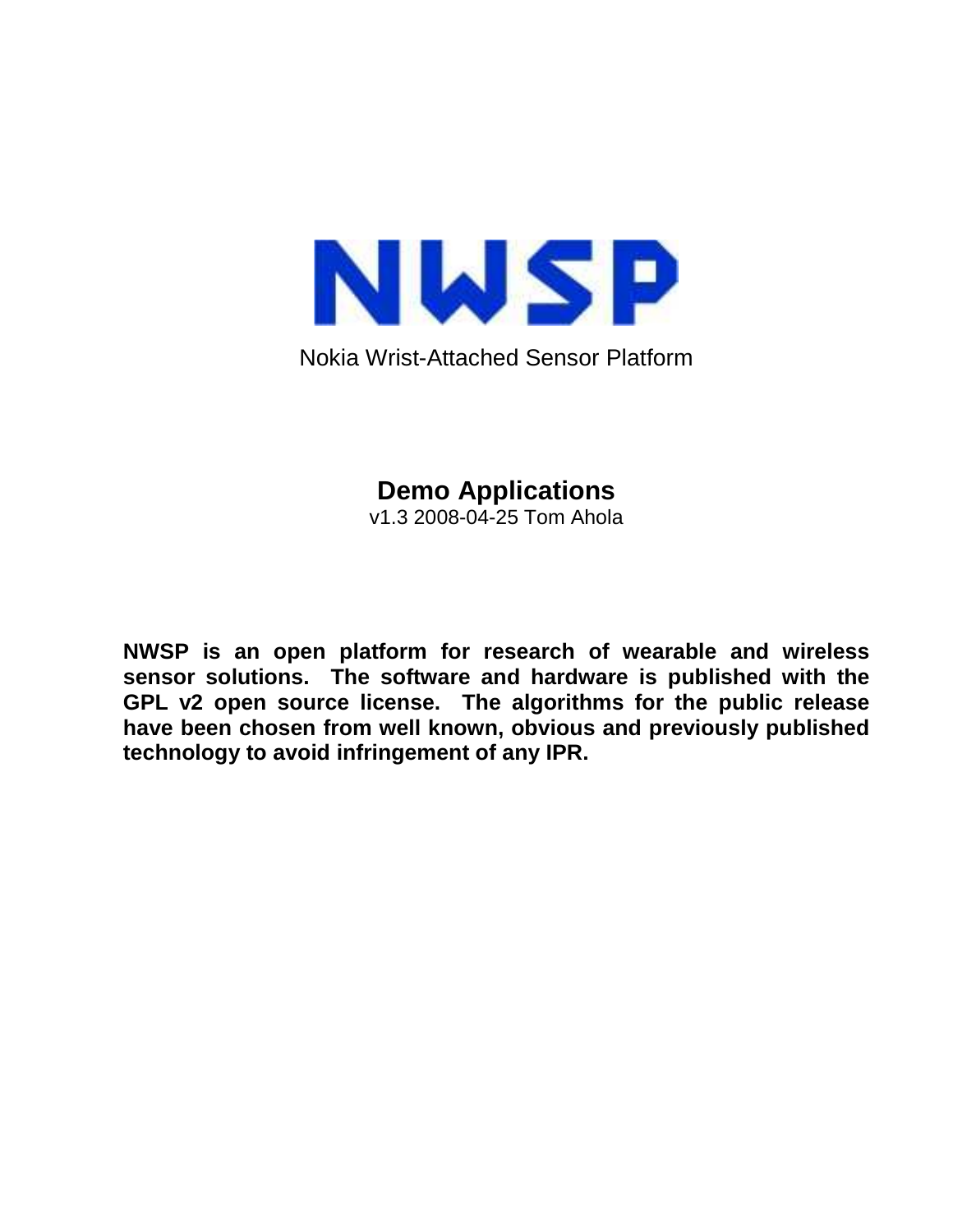# **NWSP Splash Screen**



Does nothing but displays the NWSP logo.

### **Realtime Clock**



Digital clock displays hours, minutes and seconds. Current time can be adjusted from the menu.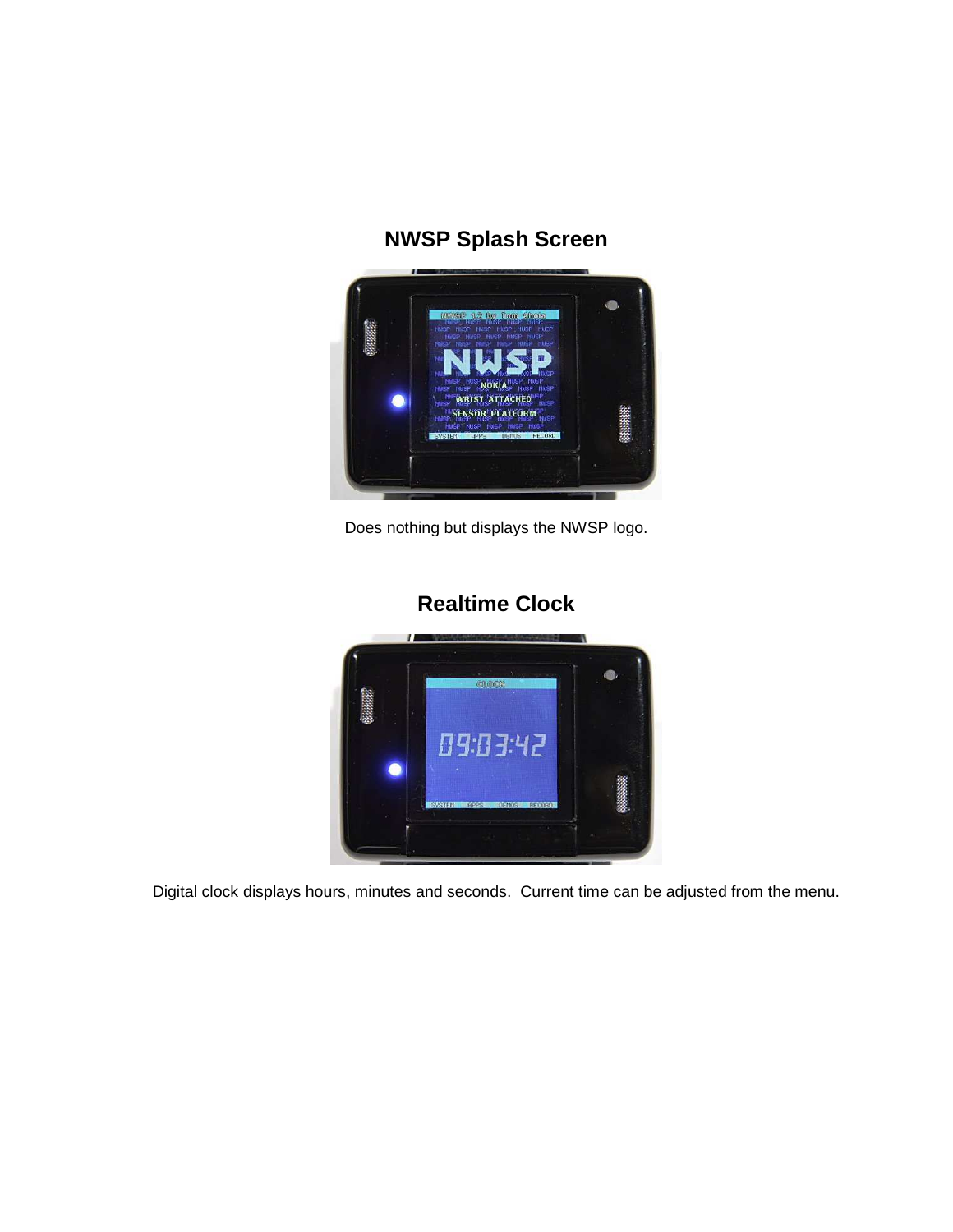

Electronic compass that indicates magnetic compass heading. Black end of compass needle points always to magnetic north. Features tilt compensation with tilt indicators that keeps the compass heading correct even if the device is tilted. The compass includes automatic calibration of magnetometer sensor offsets and detection of magnetic inclination.



### **Inclinometer**

The inclinometer measures tilt angles.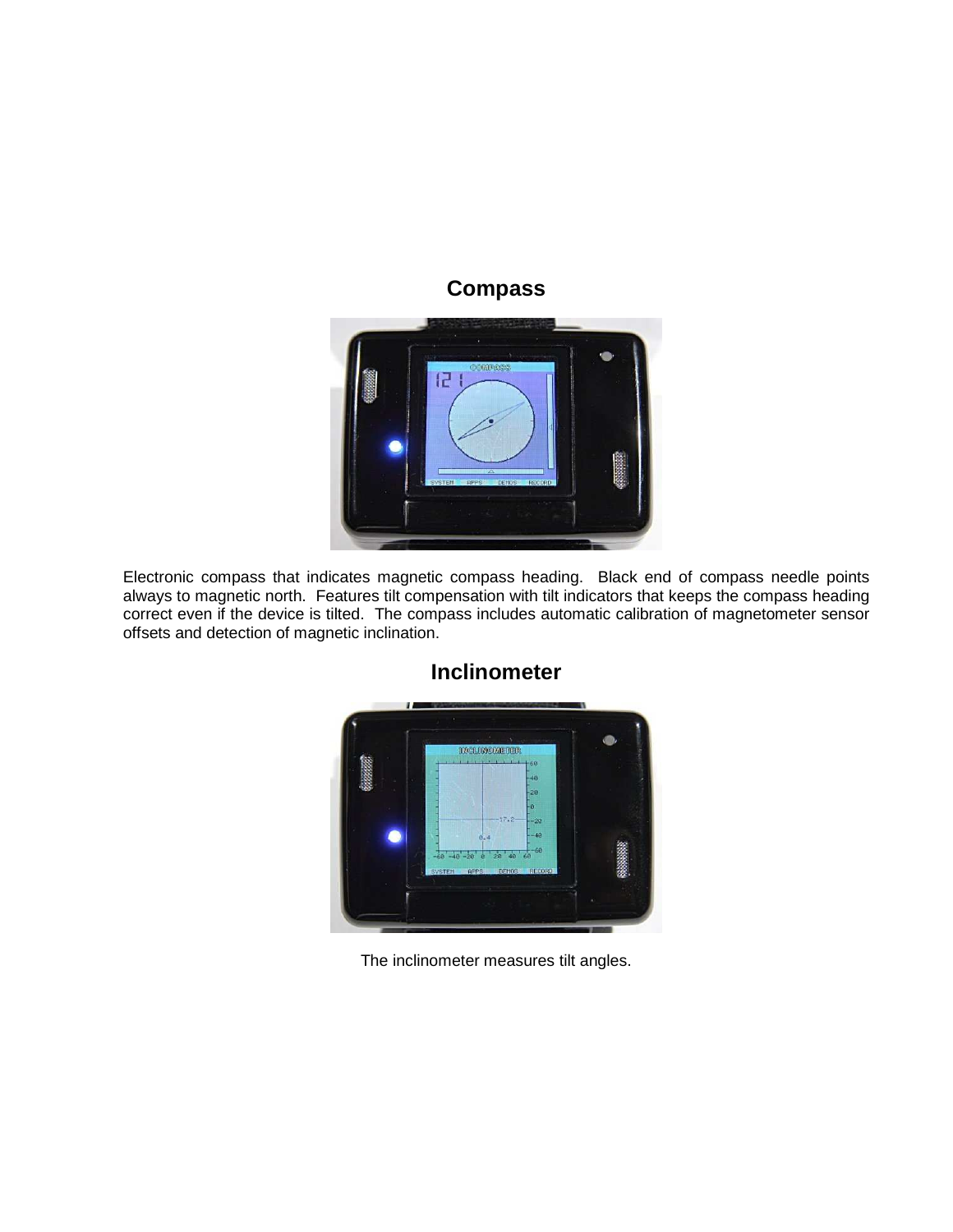### **Gyro Demo**



Demonstration that displays the gyro signals as bars that correspond to the rotational acceleration around all three orthogonal axes.



### **Environment Monitor – Relative Altitude**

Demo plots relative altitude as a function of time. It is based on air pressure.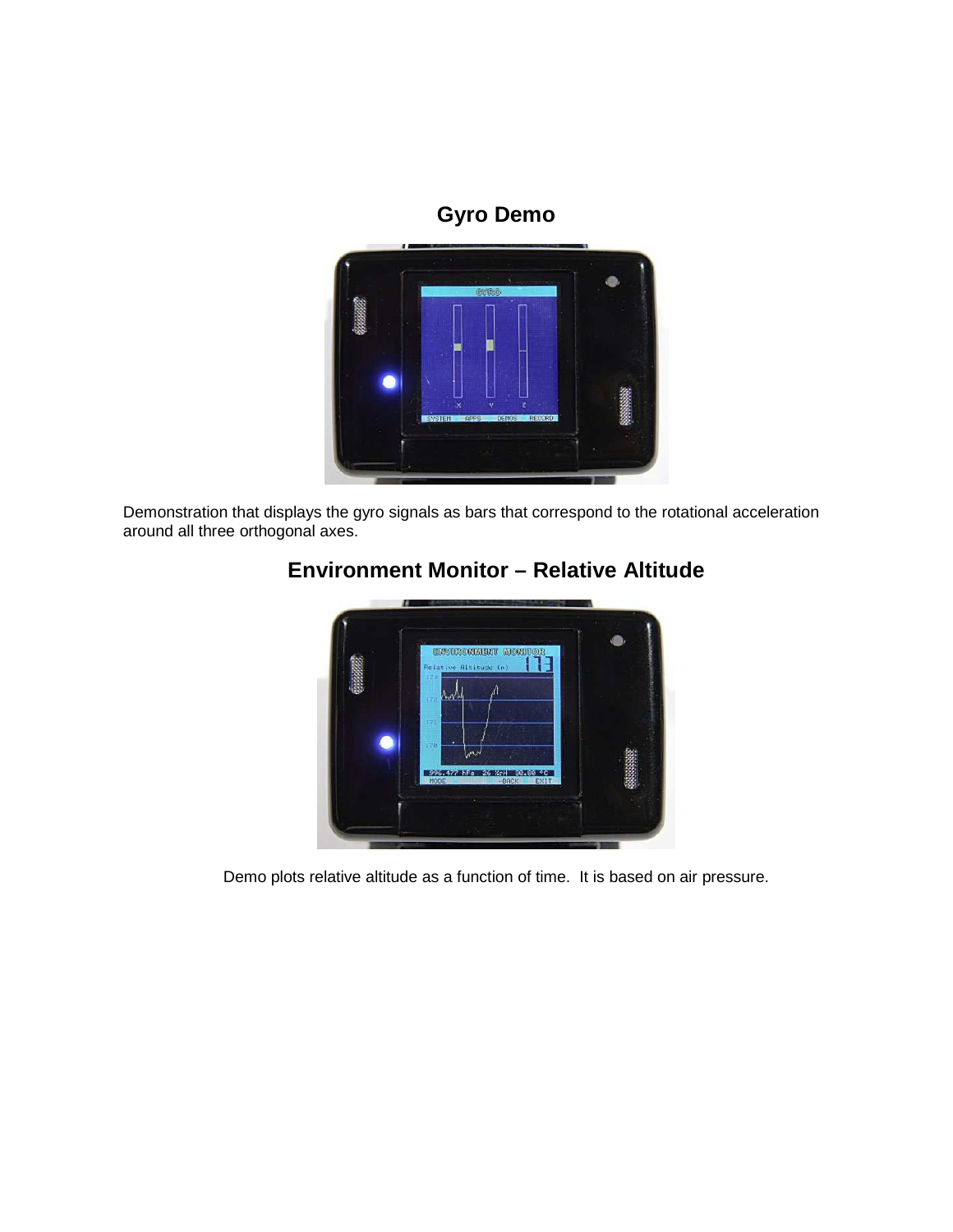# ENVIRONMENT MONTING 996.468 hPa 26 XrH 38.90 °C

# **Environment Monitor – Air Pressure (Barometer)**

The Barometer application plots the air pressure as a function of time.



# **Environment Monitor – Relative Humidity**

This demo plots the relative humidity of the air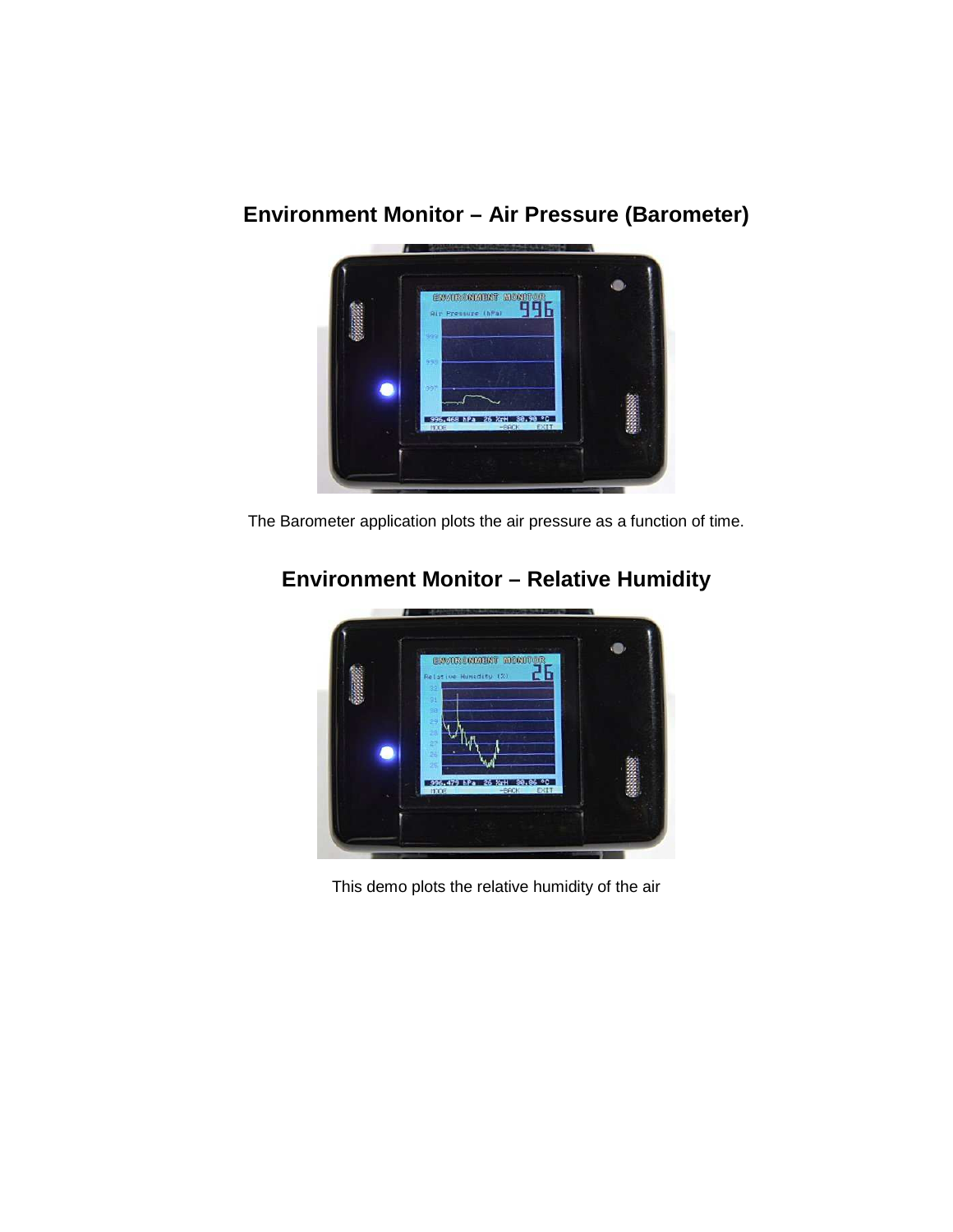# **Environment Monitor – Temperature**

.



This demo plots the temperature changing over time.



# **Navigation**

Navigation demo can connect to an external GPS module using Bluetooth connection.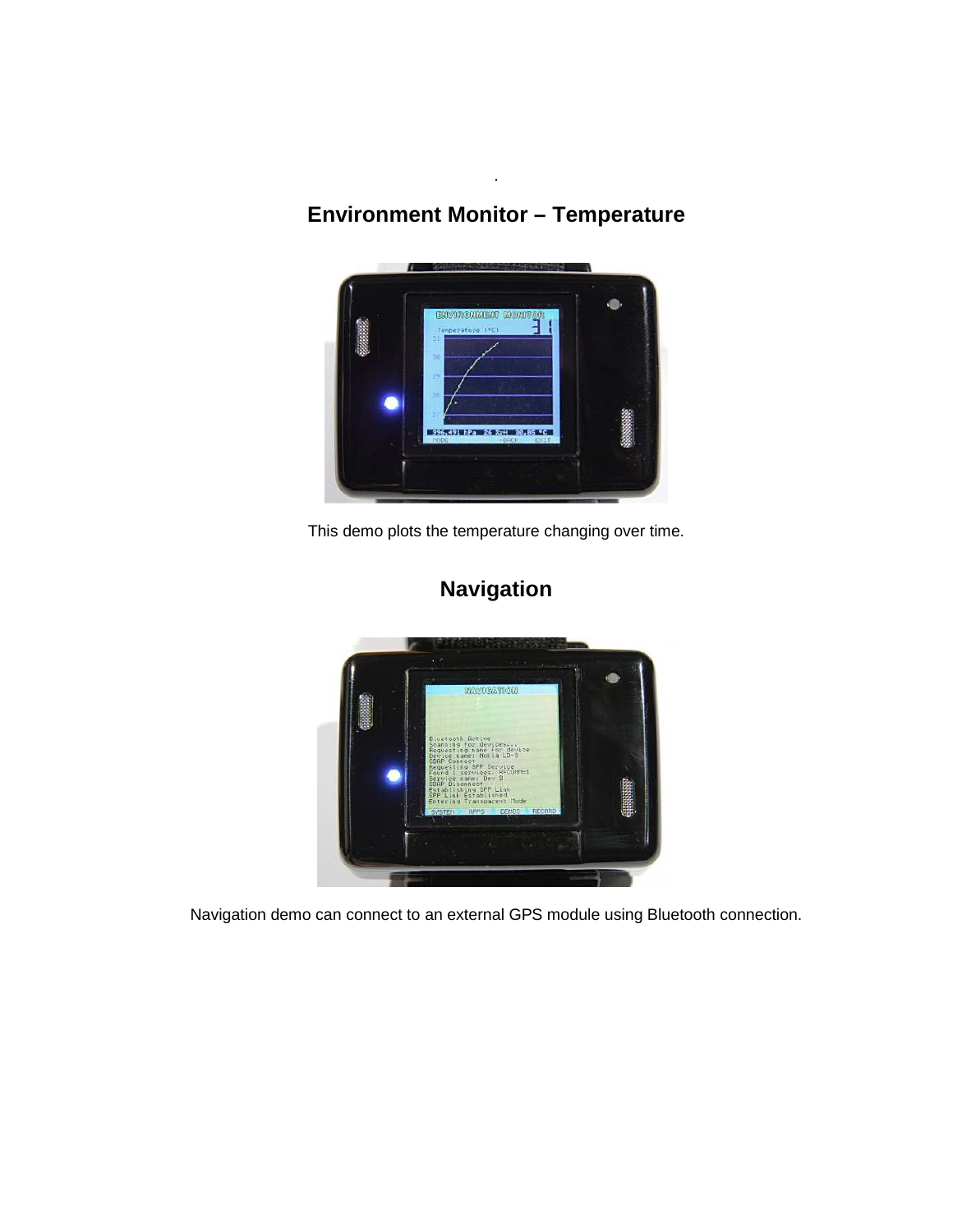

Navigation demo searching for satellites.



Navigation demo with proper satellite fix shows date, time, speed, true course, position, altitude and accuracy. Also a plot of the path traveled is displayed.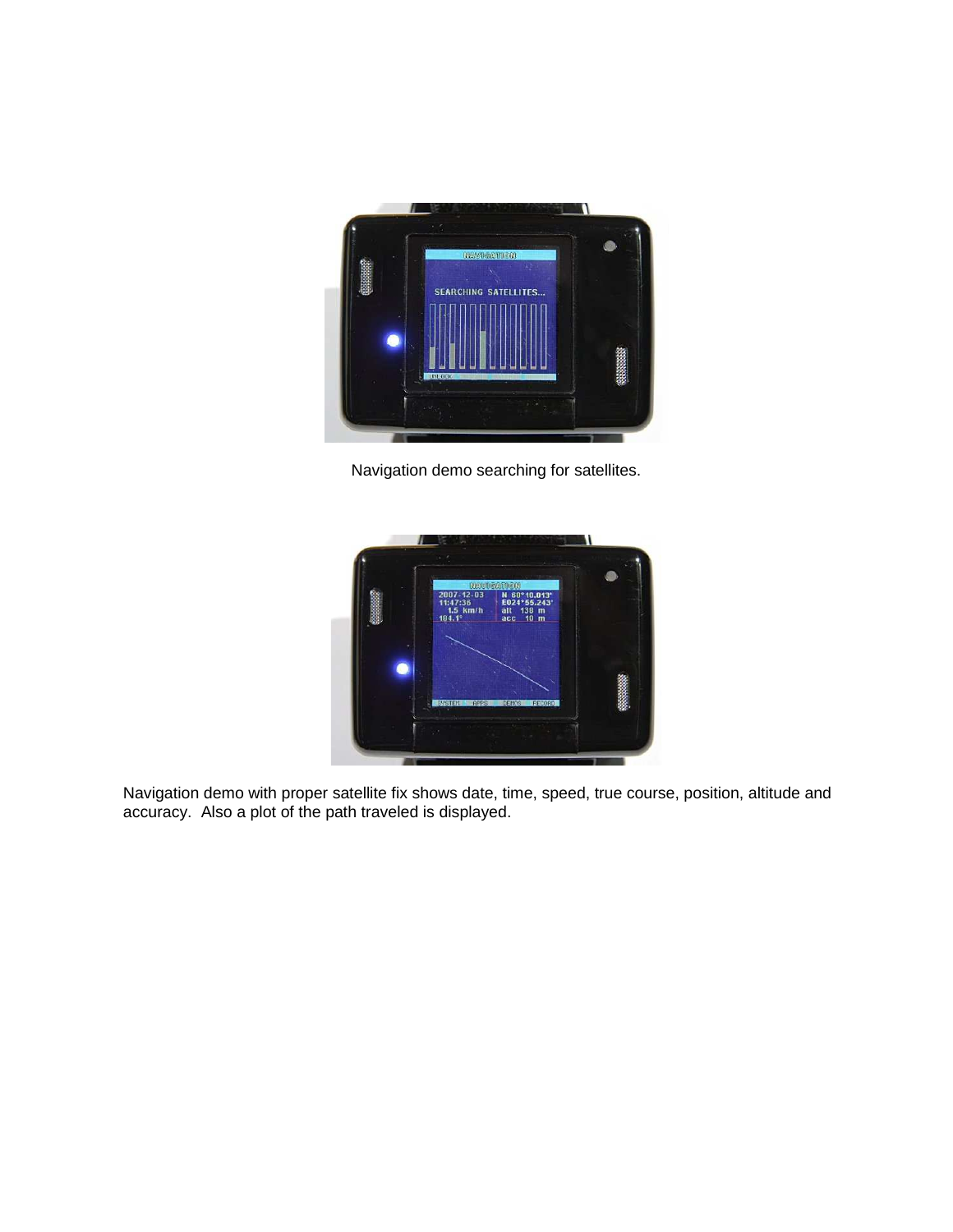### **Step Counter**



Simple step counter counts running steps. It is not intended for walking. Sensitivity of the counter is adaptive to running intensity to optimize accuracy.



**Ball Game** 

In the Ball Game demo you control a blue ball by tilting the device. The ball starts to roll downhills and it bounces of the walls. You must hit as many red balls as possible during two minutes. Beware of the blinking red balls, however, as you die if you bump into one of those. The game also features sound effects generated in real time.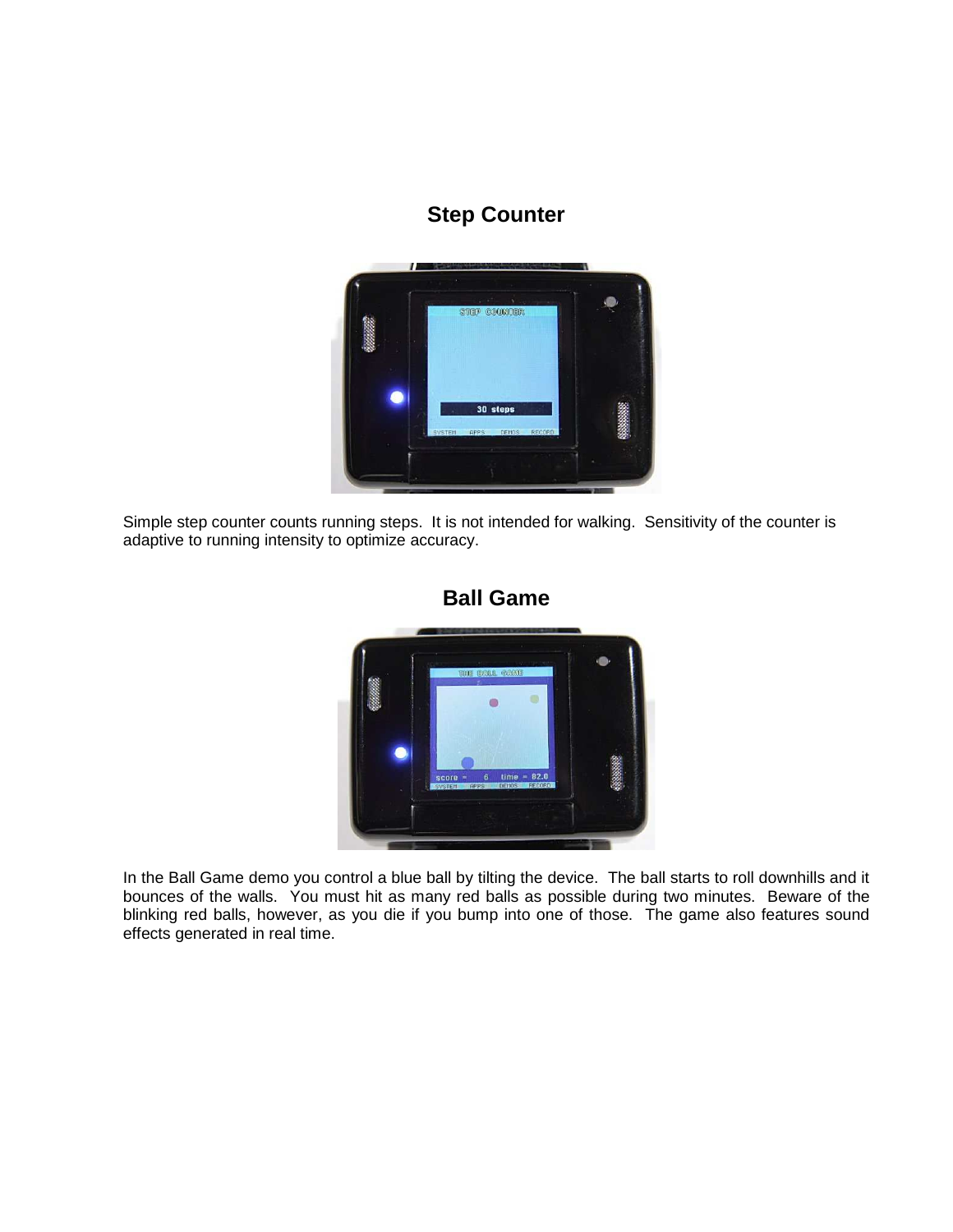### **Sound Demo**



A demo of real-time performance synthesis of sounds rich in timbre. The sound changes as you move the device.



### **Touchpad Test**

Demo of the capacitive sensors used for touchpad keys. Bars indicate how close your finger is to one or more of the sensors.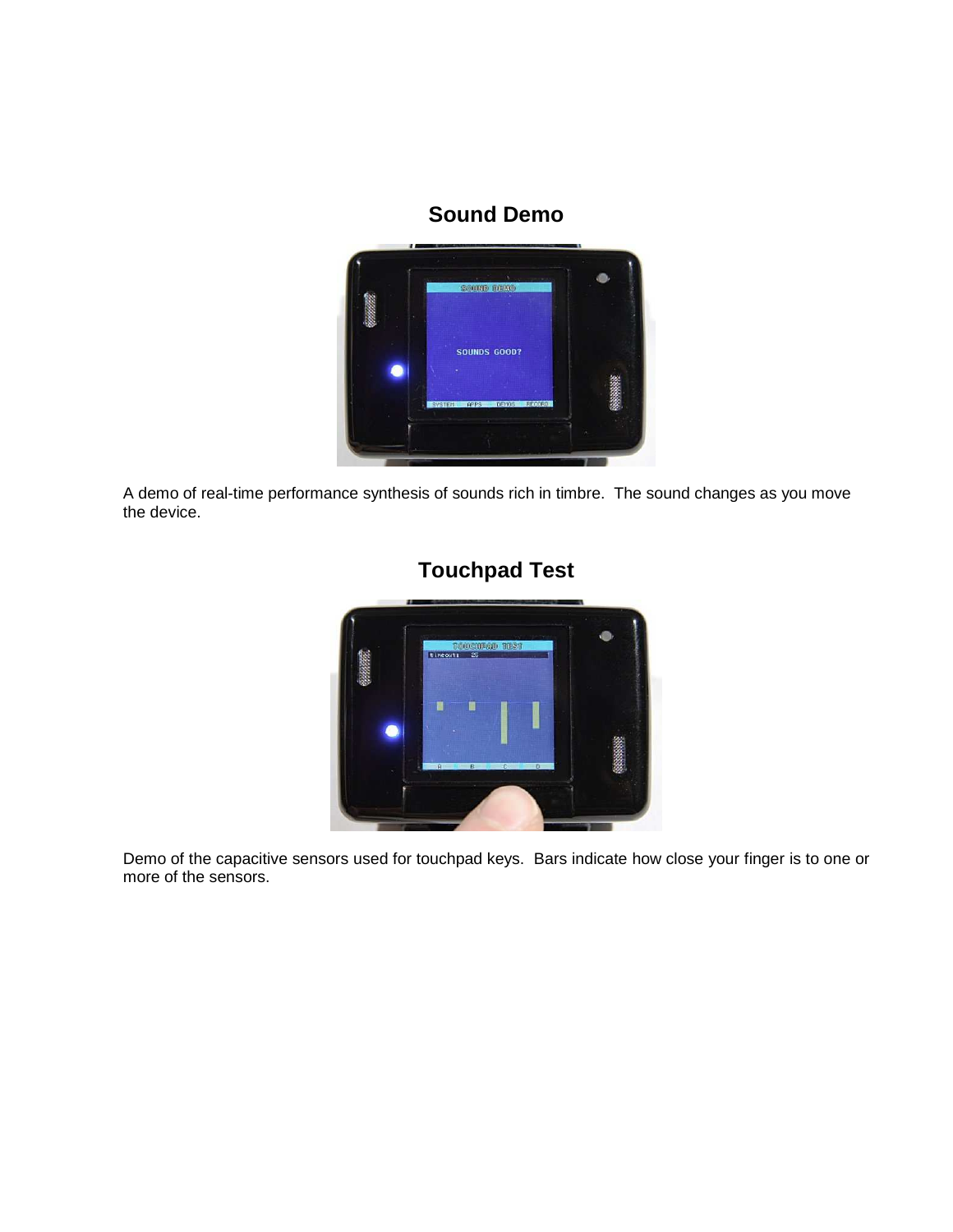### **Textbox Demo**



A demo of displaying random text and numbers scrolling in boxes.



A simple demo of a computed waveform scrolling across the screen. This is the first demo made for the NWSP.

# **Graph Demo**